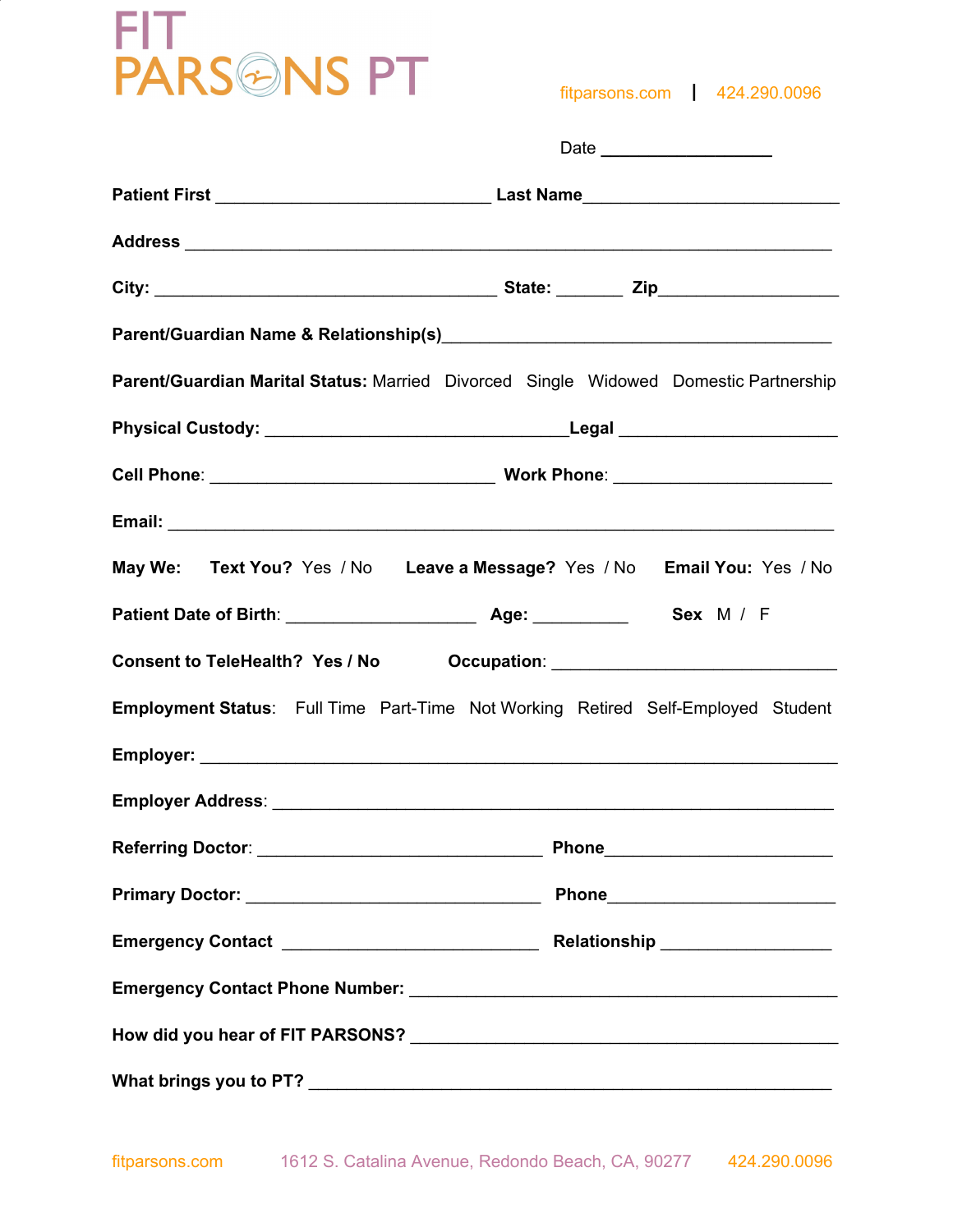

fitparsons.com ┃ 424.290.0096

| Is this Auto Related? Yes / No Work Related? Yes / No Accident Related? Yes / No           |  |  |  |  |
|--------------------------------------------------------------------------------------------|--|--|--|--|
| Is there an attorney involved? Yes / No                                                    |  |  |  |  |
| How much pain do you have from 0 (no pain) to 10 (worst pain imaginable)? ________         |  |  |  |  |
| <b>Would you say your condition is:</b> Improving Staying the same Getting Worse           |  |  |  |  |
|                                                                                            |  |  |  |  |
|                                                                                            |  |  |  |  |
|                                                                                            |  |  |  |  |
| Please list all diagnostic exams you have had for your current condition (xrays, MRI, etc) |  |  |  |  |
| Please list any surgeries (and dates) you have had: (separate sheet if needed)             |  |  |  |  |
| Please list all medications (and doses) you are currently taking: separate sheet if needed |  |  |  |  |
| Other serious health info FIT PARSONS should know about me:                                |  |  |  |  |
|                                                                                            |  |  |  |  |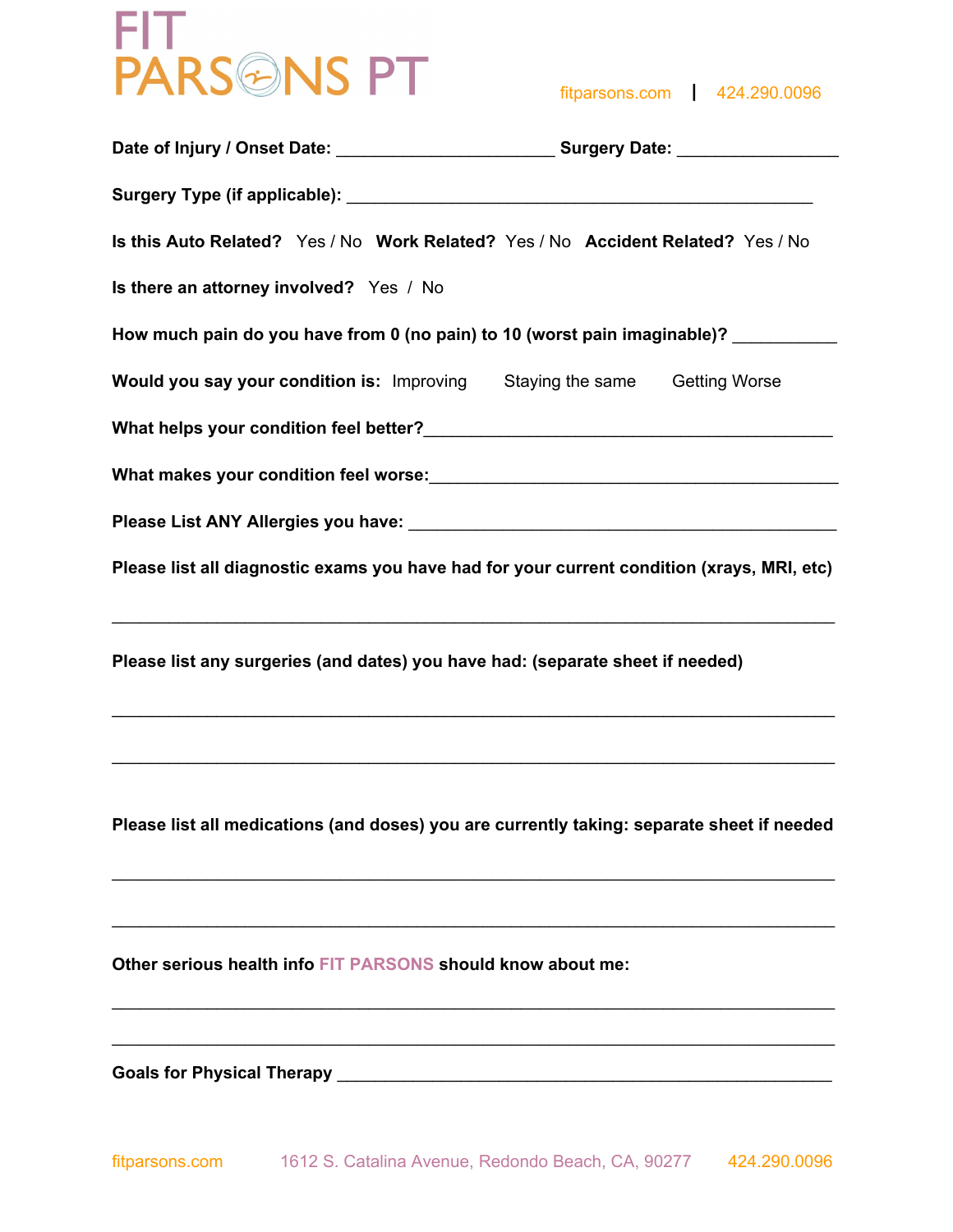

### **Do you or have you had any of the following: Circle all that apply and Explain**

| <b>CONDITION</b>                                    | <b>DATE</b> | <b>EXPLAIN</b> |
|-----------------------------------------------------|-------------|----------------|
| <b>Chest Pain or Shortness of Breath</b>            |             |                |
| <b>High Blood Pressure</b>                          |             |                |
| Type I or Type II Diabetes                          |             |                |
| <b>High Cholesterol</b>                             |             |                |
| Cancer and Type                                     |             |                |
| Pain that is Worse at Night                         |             |                |
| Active Infection, Fevers, Chills, Cold Sweat        |             |                |
| COPD / Heart Attack / Heart Disease / Pacemaker     |             |                |
| Stroke or CVA                                       |             |                |
| Metal Implants or Pins and where?                   |             |                |
| Seizures / Epilepsy / Unexplained falling           |             |                |
| Headaches / Migraines / Blurred Vision              |             |                |
| Dizziness / Ringing in Ears / Difficulty Swallowing |             |                |
| Blood Clots / DVT / Pulmonary Embolism              |             |                |
| Packs x Years<br>Do you smoke?                      |             |                |
| Osteoporosis / Osteopenia                           |             |                |
| Unexplained weight gain or loss                     |             |                |
| HIV / AIDS or other Auto-Immune Diseases            |             |                |
| Hepatitis / TB                                      |             |                |
| Are you pregnant?                                   |             |                |
| Loss of Bowel / Bladder control                     |             |                |
| Any Neurological Disorders                          |             |                |
| Other Diagnosis / Conditions not Listed Above       |             |                |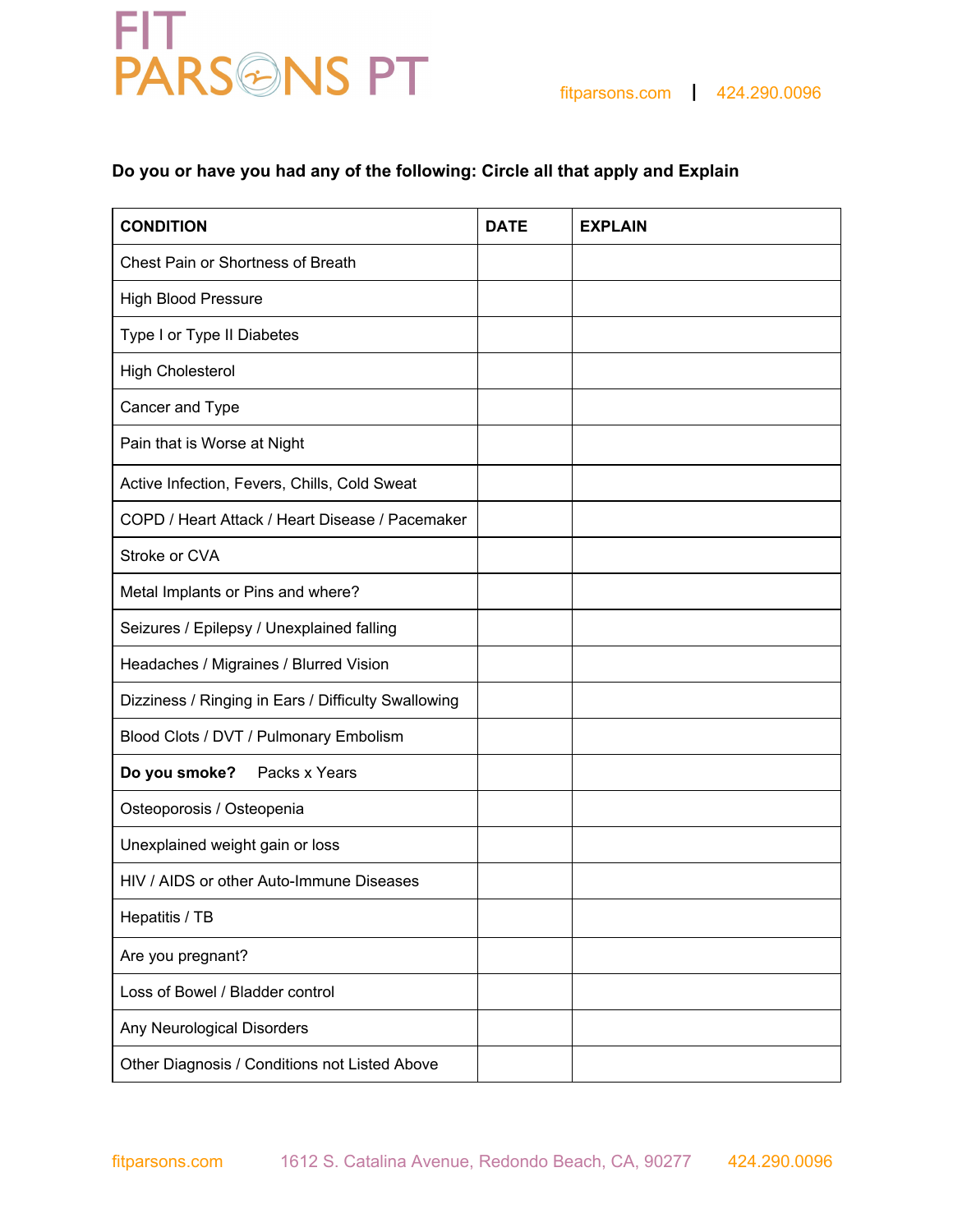### **PARSONS PT**

### **FIT PARSONS NOTICE OF PRIVACY PRACTICES AND TERMS OF SERVICE AGREEMENT**

By signing below, I acknowledge that I have been provided with a copy of the Notice of Privacy Practices and Terms of Service Agreement in a downloadable pdf format located on the [www.fitparsons.com](http://www.fitparsons.com/) website and have therefore been advised of how health information about me may be used and disclosed by FIT PARSONS. I understand I may obtain access and control this information. By signing below, I am in agreement with these privacy practices and terms of service and I consent to the services provided to me by FIT PARSONS PT.

For a Summary of your Privacy Rights covered under HIPPA, please download:

<https://www.hhs.gov/sites/default/files/privacysummary.pdf>

### **FINANCIAL RESPONSIBILITY**

FIT PARSONS does not accept insurance and payment is due when services are rendered and it is my financial obligation to pay at the time of service. We accept Venmo, PayPal, Cash, and check.

**By signing below, I am acknowledging I understand and consent to the TERMS OF SERVICE as a patient of FIT PARSONS. I understand my rights and agree to and accept full responsibility for my financial obligations to FIT PARSONS. I also acknowledge the information that I have provided is true and accurate to the best of my knowledge.**

 $\overline{\phantom{a}}$  , and the contract of the contract of the contract of the contract of the contract of the contract of the contract of the contract of the contract of the contract of the contract of the contract of the contrac

 $\overline{\phantom{a}}$  , and the contribution of the contribution of the contribution of the contribution of the contribution of the contribution of the contribution of the contribution of the contribution of the contribution of the

Patient's Printed Name **Date** Date **Date** Date **Date** 

Signature **Relation to Patient** School and School and School and School and Relation to Patient